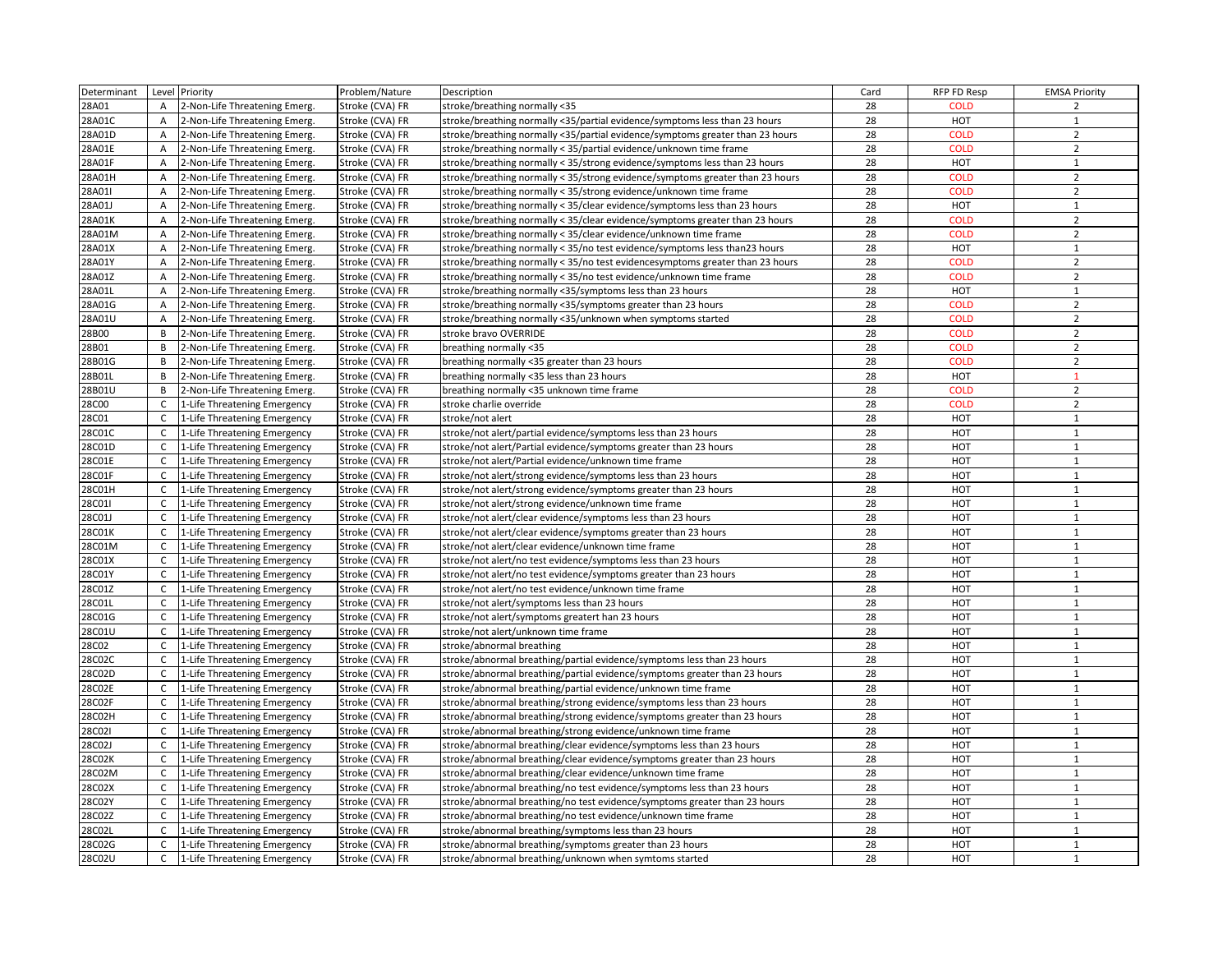| 28C03            | $\mathsf{C}$ | 1-Life Threatening Emergency                                 | Stroke (CVA) FR                    | stroke/sudden speech problems                                                                                                                  | 28 | COLD               | $\overline{2}$ |
|------------------|--------------|--------------------------------------------------------------|------------------------------------|------------------------------------------------------------------------------------------------------------------------------------------------|----|--------------------|----------------|
| 28C03C           | C            | 1-Life Threatening Emergency                                 | Stroke (CVA) FR                    | stroke/sudden speech problems/partial evidence/symptoms less than 23 hours                                                                     | 28 | HOT                | $\mathbf{1}$   |
| 28C03D           | $\mathsf{C}$ | 1-Life Threatening Emergency                                 | Stroke (CVA) FR                    | stroke/sudden speech problemss/partial evidence/symptoms greater than 23 hours                                                                 | 28 | <b>COLD</b>        | $\overline{2}$ |
| 28C03E           | $\mathsf{C}$ | 1-Life Threatening Emergency                                 | Stroke (CVA) FR                    | stroke/sudden speech problemss/partial evidence/unknown time frame                                                                             | 28 | <b>COLD</b>        | $\overline{2}$ |
| 28C03F           | $\mathsf{C}$ | 1-Life Threatening Emergency                                 | Stroke (CVA) FR                    | stroke/sudden speech problems/strong evidence/symptoms less than 23 hours                                                                      | 28 | HOT                | $\mathbf 1$    |
| 28C03H           | $\mathsf{C}$ | 1-Life Threatening Emergency                                 | Stroke (CVA) FR                    | stroke/sudden speech problemss/strong evidence/symptoms greater than 23 hours                                                                  | 28 | <b>COLD</b>        | $\overline{2}$ |
| 28C03I           | $\mathsf{C}$ | 1-Life Threatening Emergency                                 | Stroke (CVA) FR                    | stroke/sudden speech problemss/strong evidence/unknown time frame                                                                              | 28 | <b>COLD</b>        | $\overline{2}$ |
| 28C03J           | $\mathsf{C}$ | 1-Life Threatening Emergency                                 | Stroke (CVA) FR                    | stroke/sudden speech problems/clear evidence/symptoms less than 23 hours                                                                       | 28 | HOT                | $\mathbf{1}$   |
| 28C03K           | $\mathsf C$  | 1-Life Threatening Emergency                                 | Stroke (CVA) FR                    | stroke/sudden speech problemss/clear evidence/symptoms greater than 23 hours                                                                   | 28 | <b>COLD</b>        | $\overline{2}$ |
|                  | C            |                                                              |                                    |                                                                                                                                                | 28 | <b>COLD</b>        | $\overline{2}$ |
| 28C03M<br>28C03X | $\mathsf{C}$ | 1-Life Threatening Emergency<br>1-Life Threatening Emergency | Stroke (CVA) FR<br>Stroke (CVA) FR | stroke/sudden speech problemss/clear evidence/unknown time frame<br>stroke/sudden speech problems/no test evidence/symptoms less than 23 hours | 28 | HOT                | $\mathbf{1}$   |
|                  |              |                                                              |                                    |                                                                                                                                                |    |                    | $\overline{2}$ |
| 28C03Y           | C            | 1-Life Threatening Emergency                                 | Stroke (CVA) FR                    | stroke/sudden speech problemss/no test evidence/symptoms greater than 23 hours                                                                 | 28 | <b>COLD</b>        |                |
| 28C03Z           | C            | 1-Life Threatening Emergency                                 | Stroke (CVA) FR                    | stroke/sudden speech problemss/no test evidence/unknown time frame                                                                             | 28 | <b>COLD</b>        | $\overline{2}$ |
| 28C03L           | $\mathsf{C}$ | 1-Life Threatening Emergency                                 | Stroke (CVA) FR                    | stroke/sudden speech problems/symptoms less than 23 hours                                                                                      | 28 | HOT                | $\mathbf{1}$   |
| 28C03G           | $\mathsf{C}$ | 1-Life Threatening Emergency                                 | Stroke (CVA) FR                    | stroke/sudden speech problemss/symptoms greater than 23 hours                                                                                  | 28 | <b>COLD</b>        | $\overline{2}$ |
| 28C03U           | $\mathsf{C}$ | 1-Life Threatening Emergency                                 | Stroke (CVA) FR                    | stroke/sudden speech problems/unknown when symtoms started                                                                                     | 28 | <b>COLD</b>        | $\overline{2}$ |
| 28C04            | $\mathsf{C}$ | 1-Life Threatening Emergency                                 | Stroke (CVA) FR                    | stroke/sudden weakness or numbness                                                                                                             | 28 | <b>COLD</b>        | $\overline{2}$ |
| 28C04C           | $\mathsf{C}$ | 1-Life Threatening Emergency                                 | Stroke (CVA) FR                    | stroke/sudden weakness or numbness/partial evidence/symptoms less than 23 hours                                                                | 28 | HOT                | $\mathbf{1}$   |
| 28C04D           | $\mathsf{C}$ | 1-Life Threatening Emergency                                 | Stroke (CVA) FR                    | stroke/sudden weakness or numbness/partial evidence/symptoms greater than 23 hours                                                             | 28 | <b>COLD</b>        | $\overline{2}$ |
| 28C04E           | $\mathsf{C}$ | 1-Life Threatening Emergency                                 | Stroke (CVA) FR                    | stroke/sudden weakness or numbness/partial evidence/unknown time frame                                                                         | 28 | <b>COLD</b>        | $\overline{2}$ |
| 28C04F           | $\mathsf{C}$ | 1-Life Threatening Emergency                                 | Stroke (CVA) FR                    | stroke/sudden weakness or numbness/strong evidence/symptoms less than 23 hours                                                                 | 28 | HOT                | $\mathbf{1}$   |
| 28C04H           | $\mathsf{C}$ | 1-Life Threatening Emergency                                 | Stroke (CVA) FR                    | stroke/sudden weakness or numbness/strong evidence/symptoms greater than 23 hour:                                                              | 28 | <b>COLD</b>        | $\overline{2}$ |
| 28C04I           | C            | 1-Life Threatening Emergency                                 | Stroke (CVA) FR                    | stroke/sudden weakness or numbness/strong evidence/unknown when symptoms starte                                                                | 28 | <b>COLD</b>        | $\overline{2}$ |
| 28C04J           | $\mathsf{C}$ | 1-Life Threatening Emergency                                 | Stroke (CVA) FR                    | stroke/sudden weakness or numbness/clear evidence/symptoms less than 23 hours                                                                  | 28 | HOT                | $\mathbf{1}$   |
| 28C04L           | $\mathsf{C}$ | 1-Life Threatening Emergency                                 | Stroke (CVA) FR                    | stroke/sudden weakness or numbness/symptoms less than 23 hours                                                                                 | 28 | <b>HOT</b>         | $\mathbf{1}$   |
| 28C04M           | $\mathsf{C}$ | 1-Life Threatening Emergency                                 | Stroke (CVA) FR                    | stroke/sudden weakness or numbness/clear evidence/unknown time frame                                                                           | 28 | <b>COLD</b>        | $\overline{2}$ |
| 28C04X           | C            | 1-Life Threatening Emergency                                 | Stroke (CVA) FR                    | stroke/sudden weakness or numbness/no test evidence/symptoms less than 23 hours                                                                | 28 | HOT                | $\mathbf{1}$   |
| 28C04Y           | $\mathsf{C}$ | 1-Life Threatening Emergency                                 | Stroke (CVA) FR                    | stroke/sudden weakness or numbness/no test evidence/symptoms greater than 23 hour.                                                             | 28 | <b>COLD</b>        | $\overline{2}$ |
| 28C04Z           | $\mathsf C$  | 1-Life Threatening Emergency                                 | Stroke (CVA) FR                    | stroke/sudden weakness or numbness/no test evidence/unknown time frame                                                                         | 28 | <b>COLD</b>        | $\overline{2}$ |
| 28C04K           | $\mathsf{C}$ | 1-Life Threatening Emergency                                 | Stroke (CVA) FR                    | stroke/sudden weakness or numbness/clear evidence/symptoms greater than 23 hours                                                               | 28 | <b>COLD</b>        | $\overline{2}$ |
| 28C04G           | $\mathsf{C}$ | 1-Life Threatening Emergency                                 | Stroke (CVA) FR                    | stroke/sudden weakness or numbness/symptoms greater than 23 hours                                                                              | 28 | <b>COLD</b>        | $\overline{2}$ |
| 28C04U           | $\mathsf{C}$ | 1-Life Threatening Emergency                                 | Stroke (CVA) FR                    | stroke/sudden weakness or numbness/unknown when symptoms started                                                                               | 28 | <b>COLD</b>        | $\overline{2}$ |
| 28C05            | $\mathsf{C}$ | 1-Life Threatening Emergency                                 | Stroke (CVA) FR                    | stroke/sudden paralysis or facial droop                                                                                                        | 28 | <b>COLD</b>        | $\overline{2}$ |
| 28C05C           | C            | 1-Life Threatening Emergency                                 | Stroke (CVA) FR                    | stroke/sudden paralysis or facial droop/partial evidence/symptoms less than 23 hours                                                           | 28 | HOT                | $\mathbf{1}$   |
| 28C05D           | $\mathsf{C}$ | 1-Life Threatening Emergency                                 | Stroke (CVA) FR                    | stroke/sudden paralysis or facial droop/partial evidence/symptoms greater than 23 hour                                                         | 28 | <b>COLD</b>        | $\overline{2}$ |
| 28C05E           | $\mathsf{C}$ | 1-Life Threatening Emergency                                 | Stroke (CVA) FR                    | stroke/sudden paralysis or facial droop/partial evidence/unknown time frame                                                                    | 28 | <b>COLD</b>        | $\overline{2}$ |
| 28C05F           | $\mathsf{C}$ | 1-Life Threatening Emergency                                 | Stroke (CVA) FR                    | stroke/sudden paralysis or facial droop/strong evidence/symptoms less than 23 hours                                                            | 28 | HOT                | $\mathbf{1}$   |
| 28C05H           | $\mathsf{C}$ | 1-Life Threatening Emergency                                 | Stroke (CVA) FR                    | stroke/sudden paralysis or facial droop/strong evidence/symptoms greater than 23 hour                                                          | 28 | <b>COLD</b>        | $\overline{2}$ |
| 28C05I           | $\mathsf{C}$ | 1-Life Threatening Emergency                                 | Stroke (CVA) FR                    | stroke/sudden paralysis or facial droop/strong evidence/unknown time frame                                                                     | 28 | <b>COLD</b>        | $\overline{2}$ |
| 28C05J           | $\mathsf{C}$ | 1-Life Threatening Emergency                                 | Stroke (CVA) FR                    | stroke/sudden paralysis or facial droop/clear evidence/symptoms less than 23 hours                                                             | 28 | HOT                | $\mathbf{1}$   |
| 28C05K           | $\mathsf{C}$ | 1-Life Threatening Emergency                                 | Stroke (CVA) FR                    | stroke/sudden paralysis or facial droop/clear evidence/symptoms greater than 23 hours                                                          | 28 | <b>COLD</b>        | $\overline{2}$ |
| 28C05M           | $\mathsf{C}$ | 1-Life Threatening Emergency                                 | Stroke (CVA) FR                    | stroke/sudden paralysis or facial droop/clear evidence/unknown time frame                                                                      | 28 | <b>COLD</b>        | $\overline{2}$ |
| 28C05X           | $\mathsf{C}$ | 1-Life Threatening Emergency                                 | Stroke (CVA) FR                    | stroke/sudden paralysis or facial droop/no test evidence/symptoms less than 23 hours                                                           | 28 | HOT                | $\mathbf{1}$   |
| 28C05Y           | C            | 1-Life Threatening Emergency                                 | Stroke (CVA) FR                    | stroke/sudden paralysis or facial droop/no test evidence/symptoms greater than 23 hou                                                          | 28 | <b>COLD</b>        | $\overline{2}$ |
| 28C05Z           | $\mathsf{C}$ | 1-Life Threatening Emergency                                 | Stroke (CVA) FR                    | stroke/sudden paralysis or facial droop/no test evidence/unknown time frame                                                                    | 28 | <b>COLD</b>        | $\overline{2}$ |
| 28C05L           | C            | 1-Life Threatening Emergency                                 | Stroke (CVA) FR                    | stroke/sudden paralysis or facial droop/symptoms less than 23 hours                                                                            | 28 | HOT                | $\mathbf{1}$   |
| 28C05G           | C            | 1-Life Threatening Emergency                                 | Stroke (CVA) FR                    | stroke/sudden paralysis or facial droop/symptoms greater than 23 hours                                                                         | 28 | <b>COLD</b>        | $\overline{2}$ |
| 28C05U           | $\mathsf{C}$ | 1-Life Threatening Emergency                                 | Stroke (CVA) FR                    | stroke/sudden paralysis or facial droop/unknown time frame                                                                                     | 28 | <b>COLD</b>        | $\overline{2}$ |
| 28C06            | $\mathsf{C}$ | 1-Life Threatening Emergency                                 | Stroke (CVA) FR                    | stroke/sudden loss of balance or coordination                                                                                                  | 28 | <b>COLD</b>        | $\overline{2}$ |
| 28C06C           | $\mathsf{C}$ | 1-Life Threatening Emergency                                 | Stroke (CVA) FR                    | stroke/sudden loss of balance or coordination/partial evidence/symptoms less than 23 ho                                                        | 28 | HOT                | $\mathbf{1}$   |
| 28C06D           | $\mathsf{C}$ |                                                              | Stroke (CVA) FR                    | stroke/sudden loss of balance or coordination/partial evidence/symptoms greater than 2                                                         | 28 | <b>COLD</b>        | $\overline{2}$ |
|                  | $\mathsf{C}$ | 1-Life Threatening Emergency                                 |                                    |                                                                                                                                                | 28 | <b>COLD</b>        | $\overline{2}$ |
| 28C06E<br>28C06F | C            | 1-Life Threatening Emergency                                 | Stroke (CVA) FR                    | stroke/sudden loss of balance or coordination/partial evidence/unknown time frame                                                              | 28 |                    | $\mathbf 1$    |
|                  |              | 1-Life Threatening Emergency                                 | Stroke (CVA) FR                    | stroke/sudden loss of balance or coordination/strong evidence/symptoms less than 23 h                                                          | 28 | HOT<br><b>COLD</b> | $\overline{2}$ |
| 28C06H           | $\mathsf{C}$ | 1-Life Threatening Emergency                                 | Stroke (CVA) FR                    | stroke/sudden loss of balance or coordination/strong evidence/symptoms greater than 2                                                          |    |                    |                |
| <b>28C06I</b>    |              | C 1-Life Threatening Emergency                               | Stroke (CVA) FR                    | stroke/sudden loss of balance or coordination/strong evidence/unknown time frame                                                               | 28 | <b>COLD</b>        | $\overline{2}$ |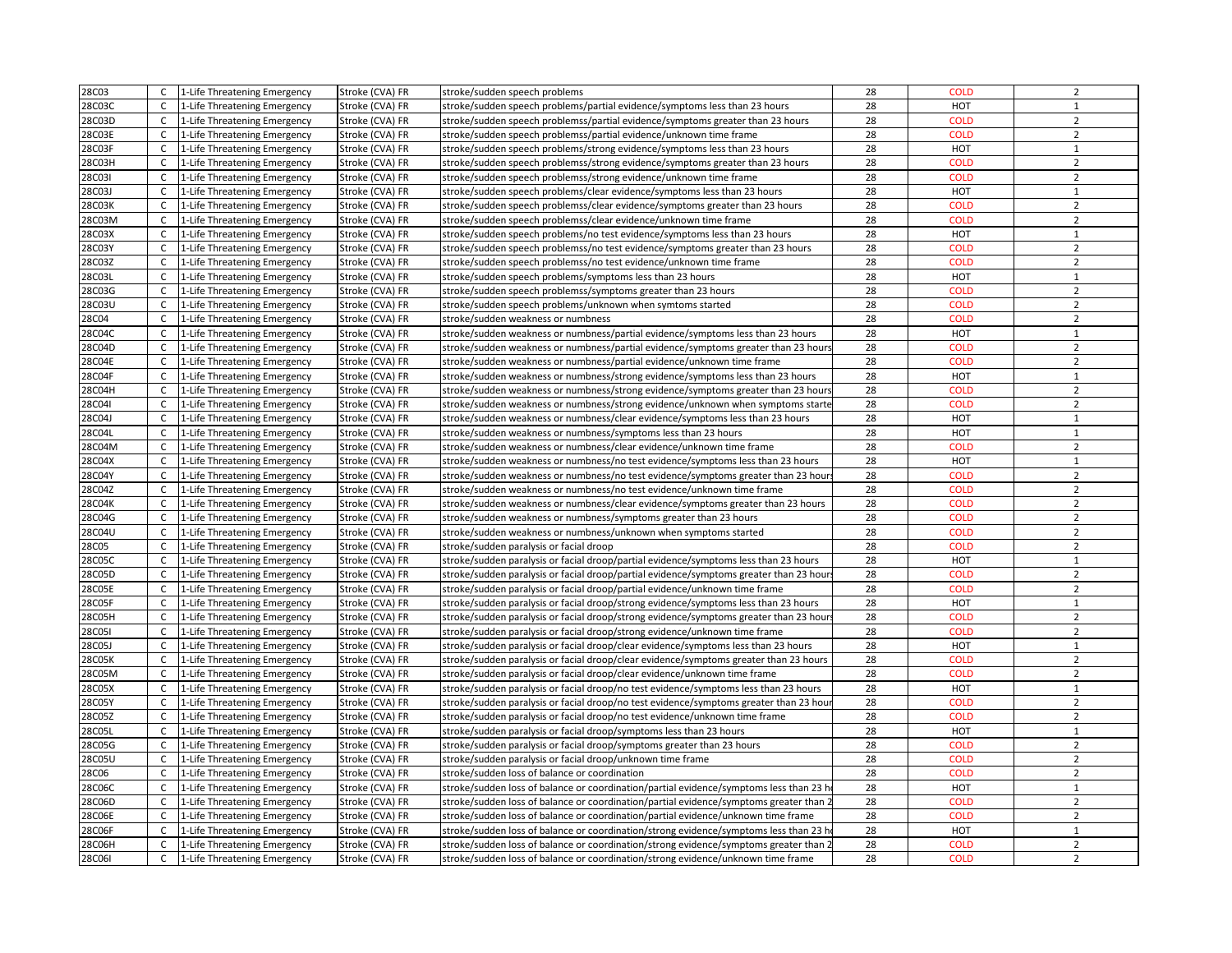| 28C06J        | $\mathsf{C}$ | 1-Life Threatening Emergency                                 | Stroke (CVA) FR | stroke/sudden loss of balance or coordination/clear evidence/symptoms less than 23 hour | 28       | <b>HOT</b>                 | $\mathbf{1}$   |
|---------------|--------------|--------------------------------------------------------------|-----------------|-----------------------------------------------------------------------------------------|----------|----------------------------|----------------|
| 28C06K        | $\mathsf{C}$ | 1-Life Threatening Emergency                                 | Stroke (CVA) FR | stroke/sudden loss of balance or coordination/clear evidence/symptoms greater than 23   | 28       | <b>COLD</b>                | $\overline{2}$ |
| 28C06M        | $\mathsf{C}$ | 1-Life Threatening Emergency                                 | Stroke (CVA) FR | stroke/sudden loss of balance or coordination/clear evidence/unknown time frame         | 28       | <b>COLD</b>                | $\overline{2}$ |
| 28C06X        | $\mathsf{C}$ | 1-Life Threatening Emergency                                 | Stroke (CVA) FR | stroke/sudden loss of balance or coordination/no test evidence/symptoms less than 23 l  | 28       | <b>HOT</b>                 | $\mathbf{1}$   |
| 28C06Y        | C            | 1-Life Threatening Emergency                                 | Stroke (CVA) FR | stroke/sudden loss of balance or coordination/no test evidence/symptoms greater than    | 28       | <b>COLD</b>                | $\overline{2}$ |
| 28C06Z        | $\mathsf{C}$ | 1-Life Threatening Emergency                                 | Stroke (CVA) FR | stroke/sudden loss of balance or coordination/no test evidence/unknown time frame       | 28       | <b>COLD</b>                | $\overline{2}$ |
| 28C06L        | $\mathsf{C}$ | 1-Life Threatening Emergency                                 | Stroke (CVA) FR | stroke/sudden loss of balance or coordination/symptoms less than 23 hours               | 28       | HOT                        | $\mathbf{1}$   |
| 28C06G        | $\mathsf{C}$ | 1-Life Threatening Emergency                                 | Stroke (CVA) FR |                                                                                         | 28       | <b>COLD</b>                | $\overline{2}$ |
|               | $\mathsf{C}$ |                                                              |                 | stroke/sudden loss of balance or coordination/symptoms greater than 23 hours            |          |                            | $\overline{2}$ |
| 28C06U        |              | 1-Life Threatening Emergency                                 | Stroke (CVA) FR | stroke/sudden loss of balance or coordination/unknown time frame                        | 28<br>28 | <b>COLD</b><br><b>COLD</b> | $\overline{2}$ |
| 28C07         | $\mathsf{C}$ | 1-Life Threatening Emergency                                 | Stroke (CVA) FR | stroke/sudden vision problems                                                           | 28       | HOT                        | $\mathbf{1}$   |
| 28C07C        | $\mathsf{C}$ | 1-Life Threatening Emergency                                 | Stroke (CVA) FR | stroke/vision problems/partial evidence/symptoms less than 23 hours                     |          |                            |                |
| 28C07D        | $\mathsf{C}$ | 1-Life Threatening Emergency                                 | Stroke (CVA) FR | stroke/vision problems/partial evidence/symptoms greater than 23 hours                  | 28       | <b>COLD</b>                | $\overline{2}$ |
| 28C07E        | $\mathsf{C}$ | 1-Life Threatening Emergency                                 | Stroke (CVA) FR | stroke/vision problems/partial evidence/unknown time frame                              | 28       | <b>COLD</b>                | $\overline{2}$ |
| 28C07F        | $\mathsf{C}$ | 1-Life Threatening Emergency                                 | Stroke (CVA) FR | stroke/vision problems/strong evidence/symptoms less than 23 hours                      | 28       | HOT                        | $\mathbf 1$    |
| 28C07H        | $\mathsf{C}$ | 1-Life Threatening Emergency                                 | Stroke (CVA) FR | stroke/vision problems/strong evidence/symptoms greater than 23 hours                   | 28       | <b>COLD</b>                | $\overline{2}$ |
| 28C07I        | C            | 1-Life Threatening Emergency                                 | Stroke (CVA) FR | stroke/vision problems/strong evidence/unknown time frame                               | 28       | <b>COLD</b>                | $\overline{2}$ |
| 28C07J        | $\mathsf{C}$ | 1-Life Threatening Emergency                                 | Stroke (CVA) FR | stroke/vision problems/clear evidence/symptoms less than 23 hours                       | 28       | HOT                        | $\mathbf{1}$   |
| 28C07K        | $\mathsf{C}$ | 1-Life Threatening Emergency                                 | Stroke (CVA) FR | stroke/vision problems/clear evidence/symptoms greater than 23 hours                    | 28       | <b>COLD</b>                | $\overline{2}$ |
| 28C07M        | C            | 1-Life Threatening Emergency                                 | Stroke (CVA) FR | stroke/vision problems/clear evidence/unknown time frame                                | 28       | <b>COLD</b>                | $\overline{2}$ |
| 28C07X        | $\mathsf{C}$ | 1-Life Threatening Emergency                                 | Stroke (CVA) FR | stroke/vision problems/no test evidence/symptoms less than 23 hours                     | 28       | HOT                        | $\mathbf{1}$   |
| 28C07Y        | $\mathsf{C}$ | 1-Life Threatening Emergency                                 | Stroke (CVA) FR | stroke/vision problems/no test evidence/symptoms greater than 23 hours                  | 28       | <b>COLD</b>                | $\overline{2}$ |
| 28C07Z        | $\mathsf C$  | 1-Life Threatening Emergency                                 | Stroke (CVA) FR | stroke/vision problems/no test evidence/unknown time frame                              | 28       | <b>COLD</b>                | $\overline{2}$ |
| 28C07L        | $\mathsf{C}$ | 1-Life Threatening Emergency                                 | Stroke (CVA) FR | stroke/vision problems/symptoms less than 23 hours                                      | 28       | HOT                        | $\mathbf{1}$   |
| 28C07G        | $\mathsf{C}$ | 1-Life Threatening Emergency                                 | Stroke (CVA) FR | stroke/vision problems/symptoms greater than 23 hours                                   | 28       | <b>COLD</b>                | $\overline{2}$ |
| 28C07U        | $\mathsf{C}$ | 1-Life Threatening Emergency                                 | Stroke (CVA) FR | stroke/vision problems/unknown when symptoms started                                    | 28       | <b>COLD</b>                | $\overline{2}$ |
| <b>28C08</b>  | $\mathsf{C}$ | 1-Life Threatening Emergency                                 | Stroke (CVA) FR | stroke/sudden onset of severe headache                                                  | 28       | <b>COLD</b>                | $\overline{2}$ |
| 28C08C        | C            | 1-Life Threatening Emergency                                 | Stroke (CVA) FR | stroke/sudden onset of severe headache/partial evidence/symptoms less than 23 hours     | 28       | HOT                        | $\mathbf{1}$   |
| 28C08D        | $\mathsf{C}$ | 1-Life Threatening Emergency                                 | Stroke (CVA) FR | stroke/sudden onset of severe headache/partial evidence/symptoms greater than 23 hor    | 28       | <b>COLD</b>                | $\overline{2}$ |
| 28C08E        | C            | 1-Life Threatening Emergency                                 | Stroke (CVA) FR | stroke/sudden onset of severe headache/partial evidence/unknown time frame              | 28       | <b>COLD</b>                | $\overline{2}$ |
| 28C08F        | $\mathsf{C}$ | 1-Life Threatening Emergency                                 | Stroke (CVA) FR | stroke/sudden onset of severe headache/strong evidence/symptoms less than 23 hours      | 28       | HOT                        | $\mathbf{1}$   |
| 28C08H        | $\mathsf{C}$ | 1-Life Threatening Emergency                                 | Stroke (CVA) FR | stroke/sudden onset of severe headache/strong evidence/symptoms greater than 23 ho      | 28       | <b>COLD</b>                | $\overline{2}$ |
| <b>28C08I</b> | C            | 1-Life Threatening Emergency                                 | Stroke (CVA) FR | stroke/sudden onset of severe headache/strong evidence/unknown time frame               | 28       | <b>COLD</b>                | $\overline{2}$ |
| 28C08J        | $\mathsf{C}$ | 1-Life Threatening Emergency                                 | Stroke (CVA) FR | stroke/sudden onset of severe headache/clear evidence/symptoms less than 23 hours       | 28       | HOT                        | $\mathbf{1}$   |
| 28C08K        | $\mathsf{C}$ | 1-Life Threatening Emergency                                 | Stroke (CVA) FR | stroke/sudden onset of severe headache/clear evidence/symptoms greater than 23 hour     | 28       | <b>COLD</b>                | $\overline{2}$ |
| 28C08M        | $\mathsf{C}$ | 1-Life Threatening Emergency                                 | Stroke (CVA) FR | stroke/sudden onset of severe headache/clear evidence/unknown time frame                | 28       | <b>COLD</b>                | $\overline{2}$ |
| 28C08X        | C            | 1-Life Threatening Emergency                                 | Stroke (CVA) FR | stroke/sudden onset of severe headache/no test evidence/symptoms less than 23 hours     | 28       | HOT                        | $\mathbf 1$    |
| 28C08Y        | $\mathsf{C}$ | 1-Life Threatening Emergency                                 | Stroke (CVA) FR | stroke/sudden onset of severe headache/no test evidence/symptoms greater than 23 ho     | 28       | <b>COLD</b>                | $\overline{2}$ |
| 28C08Z        | $\mathsf{C}$ | 1-Life Threatening Emergency                                 | Stroke (CVA) FR | stroke/sudden onset of severe headache/no test evidence/unknown time frame              | 28       | <b>COLD</b>                | $\overline{2}$ |
| 28C08L        | $\mathsf{C}$ | 1-Life Threatening Emergency                                 | Stroke (CVA) FR | stroke/sudden onset of severe headache/symptoms less than 23 hours                      | 28       | <b>HOT</b>                 | $\mathbf{1}$   |
| 28C08G        | $\mathsf{C}$ | 1-Life Threatening Emergency                                 | Stroke (CVA) FR | stroke/sudden onset of severe headache/symptoms greater than 23 hours                   | 28       | <b>COLD</b>                | $\overline{2}$ |
| 28C08U        | $\mathsf{C}$ | 1-Life Threatening Emergency                                 | Stroke (CVA) FR | stroke/sudden onset of severe headache/unknown time frame                               | 28       | <b>COLD</b>                | $\overline{2}$ |
| 28C09C        | $\mathsf{C}$ | 1-Life Threatening Emergency                                 | Stroke (CVA) FR | stroke history/partial evidence/symptoms less than 23 hours                             | 28       | HOT                        | $\mathbf{1}$   |
| 28C09D        | $\mathsf C$  | 1-Life Threatening Emergency                                 | Stroke (CVA) FR | stroke history/partial evidence/symptoms greater than 23 hours                          | 28       | <b>COLD</b>                | $\overline{2}$ |
| 28C09E        | C            | 1-Life Threatening Emergency                                 | Stroke (CVA) FR | stroke history/partial evidence/unknown time frame                                      | 28       | <b>COLD</b>                | $\overline{2}$ |
| 28C09F        | $\mathsf{C}$ | 1-Life Threatening Emergency                                 | Stroke (CVA) FR | stroke history/strong evidence/symptoms less than 23 hours                              | 28       | HOT                        | $\mathbf{1}$   |
| 28C09H        | C            |                                                              | Stroke (CVA) FR | stroke history/strong evidence/symptoms greater than 23 hours                           | 28       | <b>COLD</b>                | $\overline{2}$ |
| 28C09I        | C            | 1-Life Threatening Emergency<br>1-Life Threatening Emergency |                 | stroke history/strong evidence/unknown time frame                                       | 28       | <b>COLD</b>                | $\overline{2}$ |
| 28C09J        | $\mathsf{C}$ |                                                              | Stroke (CVA) FR |                                                                                         | 28       | HOT                        | $\mathbf{1}$   |
|               |              | 1-Life Threatening Emergency                                 | Stroke (CVA) FR | stroke history/clear evidence/symptoms less than 23 hours                               | 28       | <b>COLD</b>                | $\overline{2}$ |
| 28C09K        | $\mathsf{C}$ | 1-Life Threatening Emergency                                 | Stroke (CVA) FR | stroke history/clear evidence/symptoms greater than 23 hours                            |          |                            |                |
| 28C09M        | $\mathsf{C}$ | 1-Life Threatening Emergency                                 | Stroke (CVA) FR | stroke history/clear evidence/unknown time frame                                        | 28       | <b>COLD</b>                | $\overline{2}$ |
| 28C09X        | C            | 1-Life Threatening Emergency                                 | Stroke (CVA) FR | stroke history/no test evidence/symptoms less than 23 hours                             | 28       | HOT                        | $\mathbf{1}$   |
| 28C09Y        | $\mathsf{C}$ | 1-Life Threatening Emergency                                 | Stroke (CVA) FR | stroke history/no test evidence/symptoms greater than 23 hours                          | 28       | <b>COLD</b>                | $\overline{2}$ |
| 28C09Z        | $\mathsf{C}$ | 1-Life Threatening Emergency                                 | Stroke (CVA) FR | stroke history/no test evidence/unknown time frame                                      | 28       | <b>COLD</b>                | $\overline{2}$ |
| 28C09L        | $\mathsf{C}$ | 1-Life Threatening Emergency                                 | Stroke (CVA) FR | stroke history/symptoms less than 23 hours                                              | 28       | HOT                        | $\mathbf{1}$   |
| 28C09G        |              | C 1-Life Threatening Emergency                               | Stroke (CVA) FR | stroke history/symptoms greater than 23 hours                                           | 28       | <b>COLD</b>                | $\overline{2}$ |